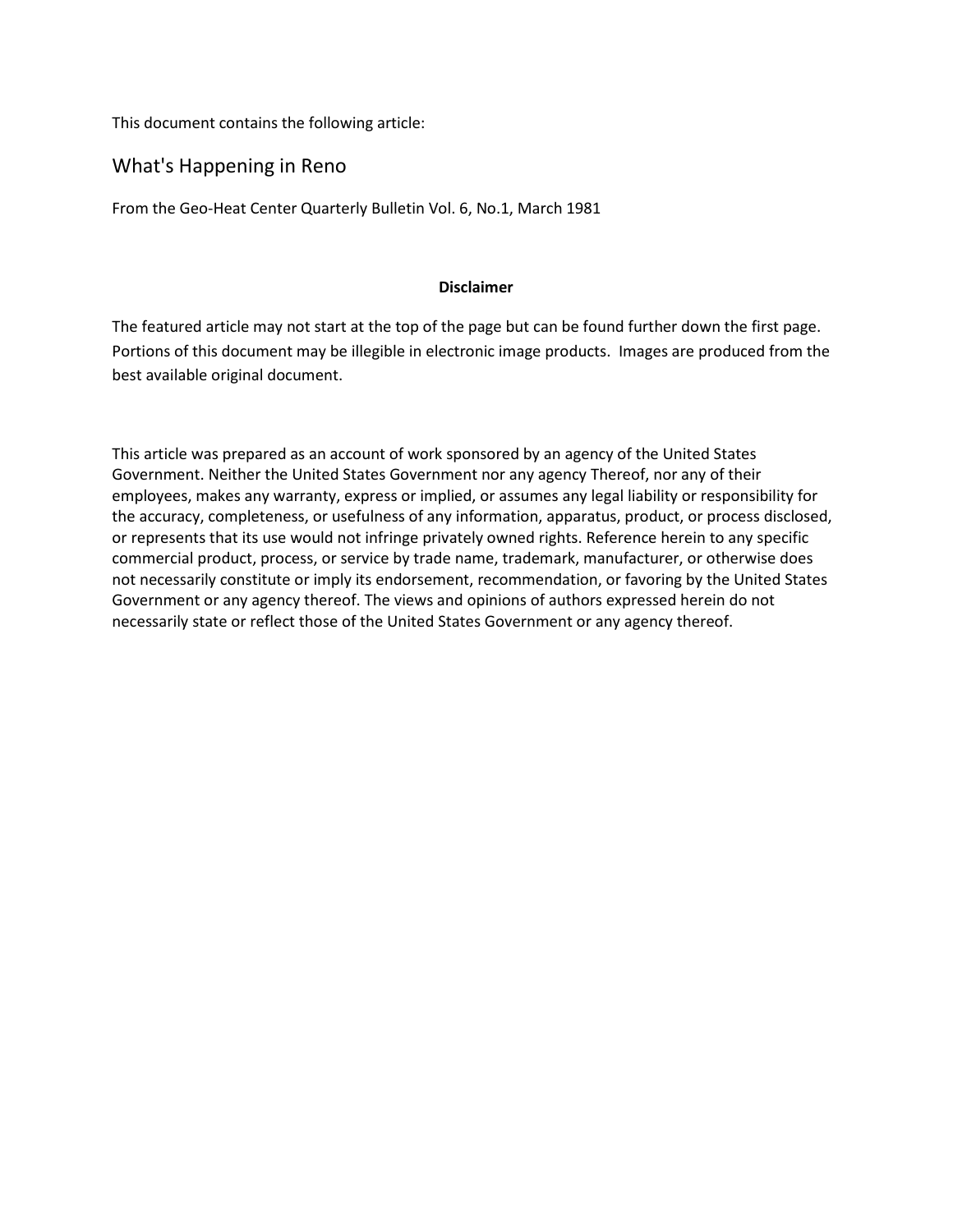**1981, he will complete an investigation of wood waste supplies and other plant requirements at Lakeview.**

**From the above discussion, it will be apparent that NGC has no firm commitments with** any second party to develop a power project. A **geothermal heating district operation is a definite possibility which can have some expansion to serve light industry.**

**Beyond that, applications for geothermal energy must grow with the community base, which by most economic indicators, is stag-** **nant. The Oregon Department of Economic Development and its Board have selected Lakeview as a demonstration community. Whatever the state can do to promote economic development will be tried.** A **task force has been at work defining solvable community problems since July. The combination of support from the Lakeview community, several state agencies, and DOE at the federal level have encouraged Northwest Geothermal Corporation to persevere in developing the Lakeview geothermal resource. The year 1981 will test whether or not the Company can achieve its goal.**

#### **WHAT'S HAP PENING IN RENO Gene Culver\* By**

**No, the Bulletin hasn't started listing** which stars are at what casinos. What's hap**pening in Reno is far more interesting to the geothermal direct-use community. Reno has the potential of becoming one of the really "hot" spots in direct-use geothermal applications.**

**Reno and the areas around the city have utilized geothermal for many years. The Peppermill Motel, which recently expanded its use, the Mark Twain Motel, Steamboat Springs, and several other spas, swimming pools, and smaller space heating applications from south of Carson City north into Reno, have been in operation for years (see Geo-**Heat Bulletin, Vol. 3, No. 4, July, 1978,<br>for article on Steamboat Springs), Recent for article on Steamboat Springs). **energy cost escalations have sparked new interest in these old applications and in new** applications in the whole area.

**It's difficult to say which projects will ultimately have the greatest impact so we will report them in order of progress development.**

As **usual in space heating applications, private residential and other small applications were the first in service. Several homes used geothermal water directly in their heating systems in the early 1920s. In 1962, the first downhole heat exchanger was installed and the use continued to grow slowly until, in 1975, there were about 40 space, domestic water, and pool heating applications. Since then the number has almost tripled, and currently a new well is being drilled almost every week in the Moana area and old wells have been reopened and put into service. Temperatures range from about boiling (100°C or 212°F) down to about 38°C (100°F) . Several of the newer wells on the outskirts of the "hot zone" barely reach the 50°C (122°F) required for federal tax credits. Users now include several churches and apartments as well as single residences. McKay Drilling is probably the most adive**• **contractor in the residential sector but other drillers are also working in the area. The Geo-Heat Center has just started an investigation into the possibilities of using convection promoting pipes to increase the output and decrease the costs of these residential and small commercial wells.**

**The Nevada Bureau of Mines and Geology, Dennis Trexler and crew, are planning a**

**<sup>\*</sup>Associate Director, Oregon Institute of Technology Geo-Heat Center, Klamath Falls, Oregon.**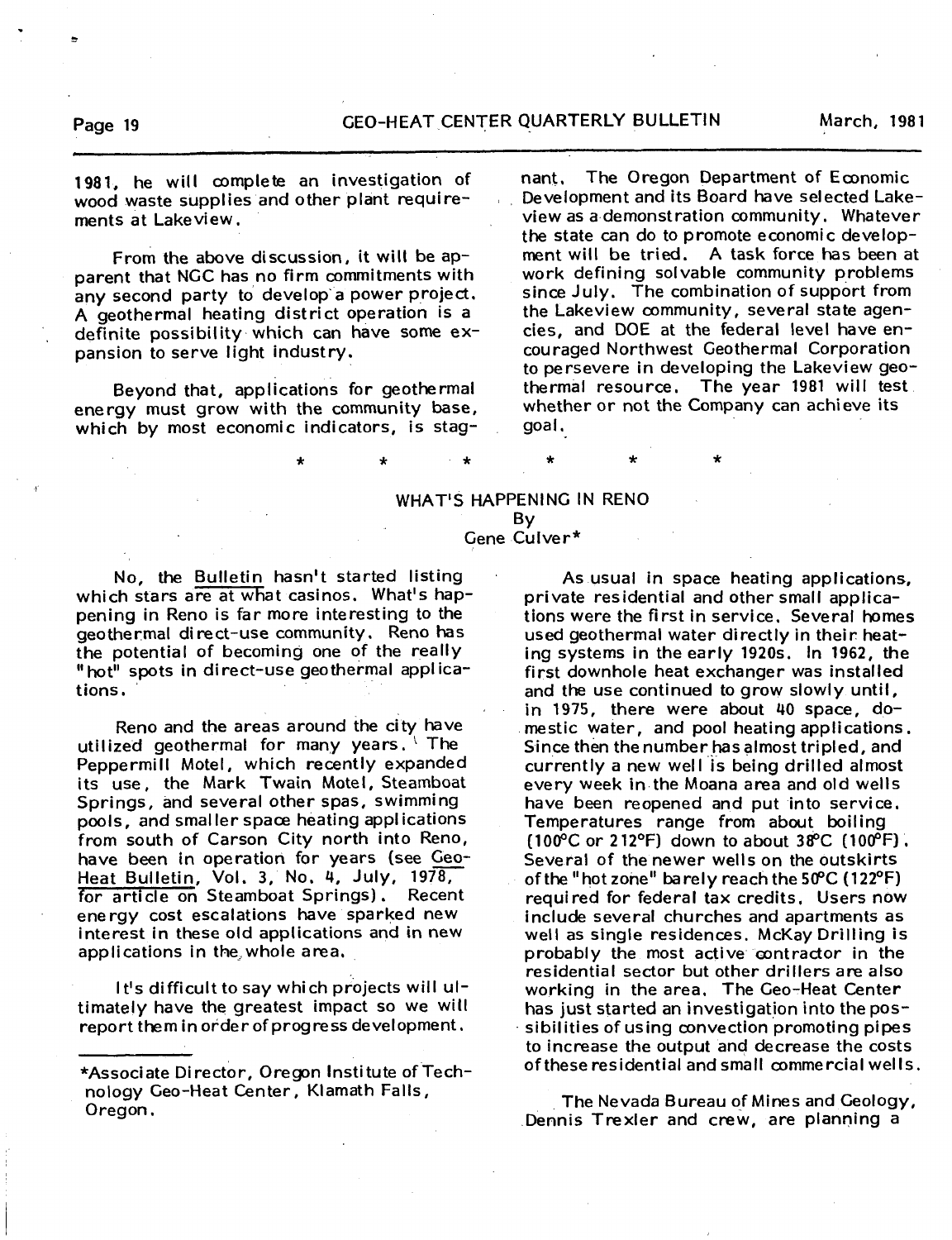છેંગ્ર Peavine Mountain V **SPARKS RENO** APPROXIMATE ш  $\circ$  $\overline{z}$  $\blacktriangleleft$  $\alpha$ CARSON .<br>Huffake RANGE 4 . Fn  $\bar{z}$ Q  $\overline{5}$ opproximate bedract<br>to alluvium contact œ source area, near surface  $\overline{ }$ warm  $(20^{\circ}$  C.) to he **STEAMBOAT**<br>SPRINGS Steamboat Hills

Figure 1. Areas of known thermal groundwater occurrence near Reno, Nevada, Source: Bateman, Richard L., and R. Bruce Scheibach, 1975, Evaluation of Geothermal Activity in the Truckee Meadows, Washoe County, Nevada. Nevada Bureau of Mines and Geology Report 25.

comprehensive study of the Moana area next summer. The study will provide much needed information for future developments in the area.

Warren Properties are progressing nicely on the Warren Estates subdivision. It is planned to heat 162 homes on the 45-hectares (112-acre) site in the Moana area. Geothermal Development Associates sited a 213-meter (700-foot), 95°C (203°F) well on the property (one of the hottest in the area) and Rovanco insulated pipe has been ordered for the distribution system. Installation of the pipe is scheduled early this spring.

The Double Diamond Ranch recently received approval for a 753-hectare (1,860acre), 3,046-unit subdivision between Reno and Steamboat Springs, Geophysical work by Geothermal Development Associates and several heat flow holes indicate possibilities of a resource suitable for space heating.

The Damonte Ranch subdivision (adiacent to the Double Diamond) has had approval for some time for 6,000 residential units plus supporting commercial developments, A sewage disposal system capable of expansion to handle the development is operating and serving an earlier development by the company. Good geothermal possibilities were indicated by an old 49°C (120°F) artesian well on the property and the proximity to the Steamboat area which is just across the road. Several test holes have temperatures ranging up to 85°C (185°F), Under the technical assistance program and at the request of the Nevada Central Holding Co., developers, S.E.A. Consulting Engineers are performing a preliminary feasibility study of the geothermal heating system.

The U.S. Department of Energy announced in January they would begin negotiating cost sharing agreements with eight firms under the User-Coupled Drilling Program, One of the firms was Hydrothermal Energy Corp., with a proposal for space heating, air conditioning, domestic water heating, and snow melting at the MCM Grand Hotel in Reno, Successful drilling at the MGM would most certainly provide stimu-Jus for further developments,

The city of Reno has submitted a proposal for a geothermal district heating study to HUD. The recipients of those grants will be announced soon and we certainly hope Reno is among them, for the city probably has one of the best opportunities for a large district heating system. The Steamboat area (which has so far been bypassed for electric power is but still under study) could almost certainly provide space heat for a major portion of the city. Cascading electric power and space heating, while presenting formidible institutional problems, seems to be within the realm of engineering feasibility in the near future.

March, 1981



Page 20